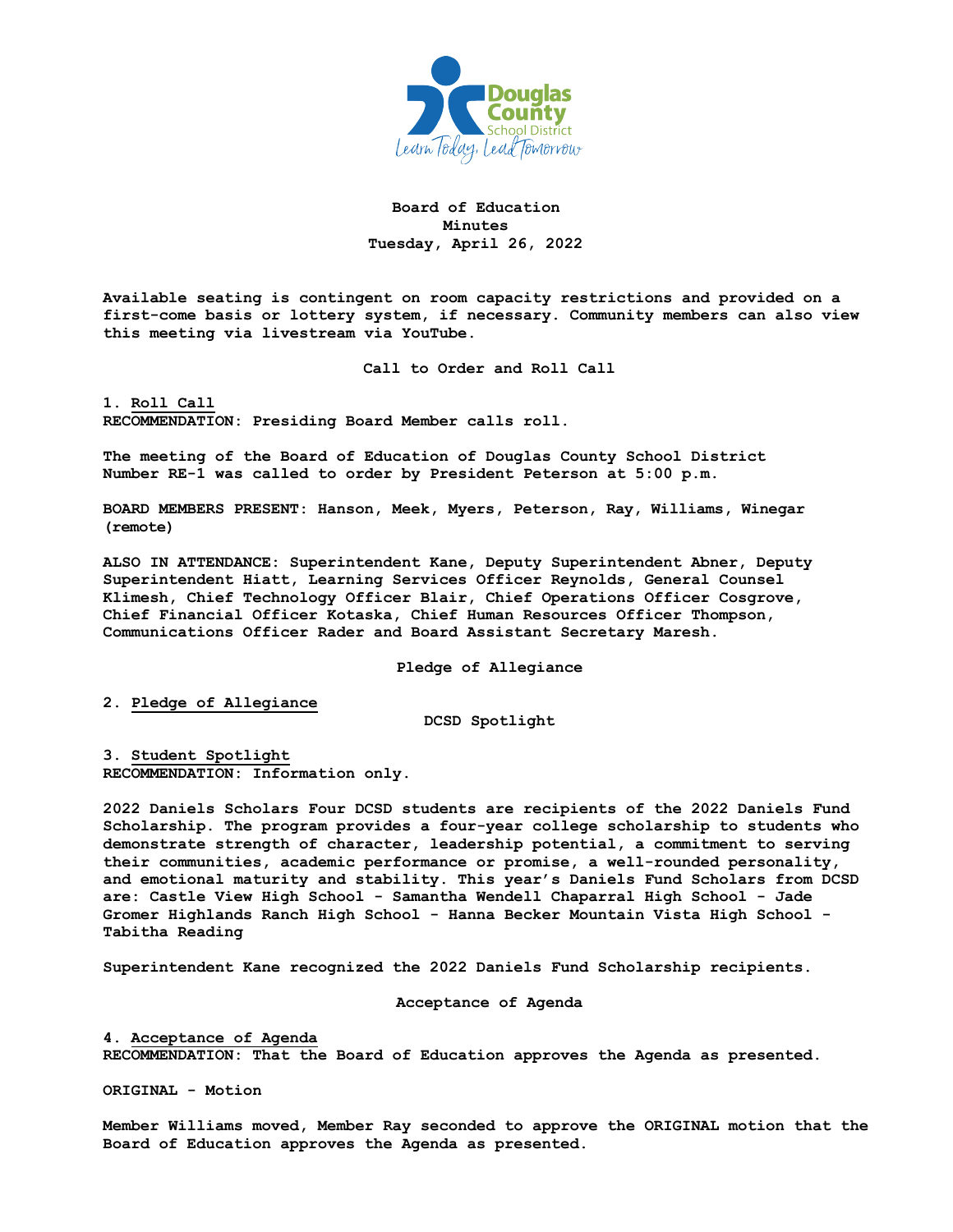**Board of Education Minutes April 26, 2022 Page 2 of 17**

**Hanson, aye; Meek, aye; Myers, aye; Peterson, aye; Ray, aye; Williams, aye; Winegar, aye**

**Upon a roll call vote being taken, the vote was: Aye: 7 Nay: 0. The motion carried**  $7 - 0.$ 

**Superintendent Reports**

**Superintendent Kane provided brief updates on the leadership organizational chart and the letter to families and educators of students with special needs regarding input for a new Director of Special Education.**

**5. Narcan Update (10 minutes) RECOMMENDATION: Information only.** 

• **Attachment #1: 04.26.2022 Superintendent Report Narcan Update** 

**Director of Student Support Services Dr. Kelli Smith, Nursing Services Coordinator Celia Flanagan and Nursing Services Coordinator Mary Evensen provided a Narcan update.**

**Board discussion.**

**6. Financial Well Being: School Year 2022-2023 Budget Update (30 minutes) RECOMMENDATION: Information item only.**

• **Attachment #1: School Year 2022-2023 Budget Update** 

**Chief Financial Officer Kotaska introduced Director of Budget Doan to provide an update for the School Year 2022-2023 Budget.** 

**Staff answered questions.**

### **Study/Work Session**

**7. Mill Bond Exploratory Ad Hoc Committee Presentation (20 minutes) RECOMMENDATION: Information only.**

• **Attachment #1: 04.26.2022 MBEC Presentation\_Final Attachment #2: 04.26.2022 MBEC Presentation\_Final\_UPDATED 04.25.2022** 

**Chair Sandra Brownrigg will provide an update to the Board.** 

**Chair Brownrigg and MBEC members provided an update to the Board.**

**Board discussion.**

**8. Review/Public Hearing of Novastar Academy DCSD Charter Application (10-minute presentation, 10-minute Q&A) RECOMENDATION: Information only.**

- **Attachment #1: Novastar Academy - New DCSD Charter Application.pdf**
- **Attachment #2: DCSD April 2022 Board Meeting (Public Hearing) New Charter Application Presentation.pdf**

**Novastar Academy has applied for a new charter contract with Douglas County School District for a new charter school with potential opening in 2023-2024 school year. The Board will review the application and take action at the June 7, 2022 Board of Education meeting.**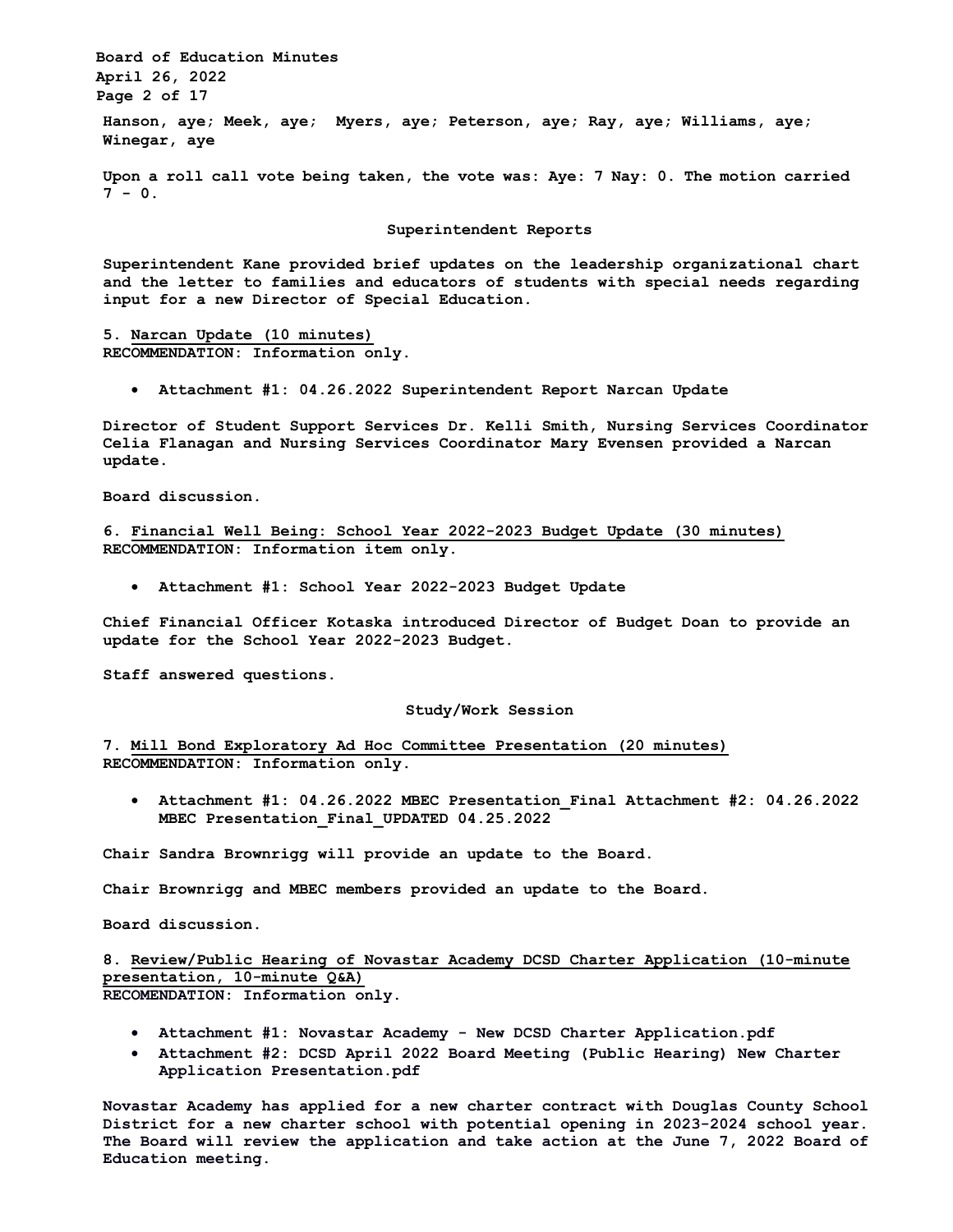**Board of Education Minutes April 26, 2022 Page 3 of 17**

**Director of Choice Programming Mosher presented an overview of the charter application process.**

**Novastar Academy representatives presented information regarding the Novastar Academy Charter School application.**

**Board discussion.**

**9. Review/Public Hearing of STEM Charter School Replication Plan (10-minute presentation|10-minute Q&A) RECOMENDATION: Information only.**

- **Attachment #1: STEM Charter School Replication Plan.pdf**
- **Attachment #2: DCSD April 2022 Board Meeting (Public Hearing) New Charter Application Presentation.pdf**

**STEM Charter School has applied for replication with Douglas County School District with potential opening in 2023-2024 school year. The Board will review the application and take action at the June 7, 2022 Board of Education meeting.** 

**STEM Charter School representatives presented information regarding the STEM Charter School Replication Plan.**

**Board discussion.**

**10. Review/Public Hearing of Leman Academy Charter School Replication Plan (10 minute presentation|10-minute Q&A) RECOMENDATION: Information only.**

- **Attachment #1: Leman Academy Replication Plan (Fall 2024).pdf**
- **Attachment #2: DCSD April 2022 Board Meeting (Public Hearing) New Charter Application Presentation.pdf**

**Leman Academy Charter School has applied for replication with Douglas County School District with potential opening in 2024-2025 school year. The Board will review the application and take action at the June 7, 2022 Board of Education meeting.** 

**Leman Academy Charter School representatives presented information regarding the Leman Academy Charter School Replication Plan.**

**Board discussion.**

**President Peterson called for a recess at 7:51 p.m. and reconvened the Special Board Meeting at 8:03 p.m.**

## **Public Comment**

**11. Public Comment Regarding Proposed Charter Schools | Agenda Items #8, #9, #10 RECOMENDATION: Information only.**

• **Attachment #1: Public Comment Roster** 

**Colorado law (CRS 22-30.50-107(2) requires that a public hearing be held in the district to obtain information to assist the Board in its subsequent decision to approve or deny a charter school application. 2022 Spring Cycle Charter Applicants:** 

- **Novastar Academy**
- **STEM Charter School**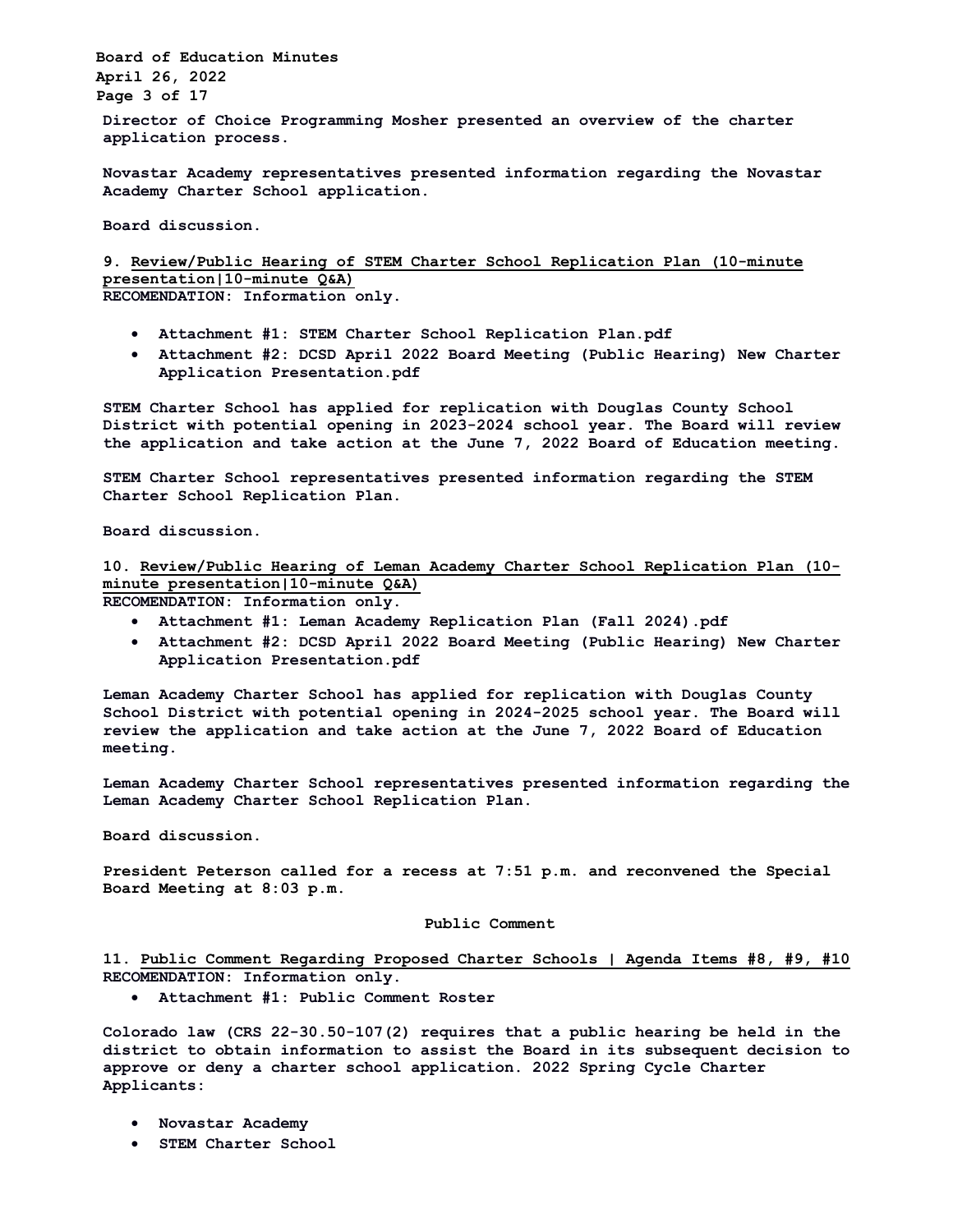- **Leman Academy Charter**
- **Matt Collins, Littleton resident, provided comment regarding STEM School application and MLO/Bond**
- **Maria Castillo, Littleton resident, comment provided by John Castillo regarding STEM School**
- **John Castillo, Littleton resident, provided comment regarding STEM School**
- **Kelly Reyna, Parker resident, provided comment regarding STEM School**
- **Carl Gustafson, Highlands Ranch resident, provided comment regarding STEM School**
- **Alex Albertoni, Lone Tree resident, provided comment regarding STEM School**
- **Veronica Albertoni, Lone Tree resident, provided comment regarding STEM School**
- **Kyle Whitehair, Littleton resident, provided comment regarding STEM School**
- **Julia Taylor and Lenaya Dotseth, Littleton residents, provided comment regarding STEM School and MLO/Bond**
- **Janeen McDonald, Littleton resident, provided comment regarding charter school applications**
- **Michelle Suparat, Englewood resident, provided comment regarding Leman Academy application**
- **Nicole Bostel, Brighton resident, provided comment regarding STEM School**
- **Crista Mann, Parker resident, provided comment regarding Leman Academy**
- **Judy Brannberg, Littleton resident, provided comment regarding STEM School**
- **Barry Brannberg, Littleton resident, comment provided by Judy Brannberg regarding STEM School**
- **Valerie Mundell, Littleton resident, provided comment regarding charter school application for Sterling Ranch**
- **Jason Kassay, Littleton resident, provided comment regarding charter school in Sterling Ranch**
- **Nicole Linhardt, Littleton resident, provided comment regarding charter school applications**
- **Roy Martinez, Lakewood resident, provided comment regarding STEM School**
- **Alena Kardalian, Aurora resident, provided comment regarding Novastar Academy**
- **Tatiana Zeltser Valverde, Englewood resident, provided comment regarding Novastar Academy**
- **Rachel Reilvitz, Castle Rock resident, provided comment regarding Novastar Academy**
- **Alona Comerford, Littleton resident, provided comment regarding STEM School**
- **Yuri Kreyman, Aurora resident, provided comment regarding Novastar Academy**
- **Liubou Kazacheuskaya, Denver resident, provided comment regarding Novastar Academy**
- **Karen Pennington, Parker resident, provided comment regarding charter schools**
- **Jeanie Brevoort, Castle Rock resident, provided comment regarding STEM School**

## **12. Public Comment**

**RECOMMENDATION: Information only.**

• **Attachment #1: Public Comment Roster**

**Community input that could help the District meet the challenge of becoming the best school system possible is always welcome.**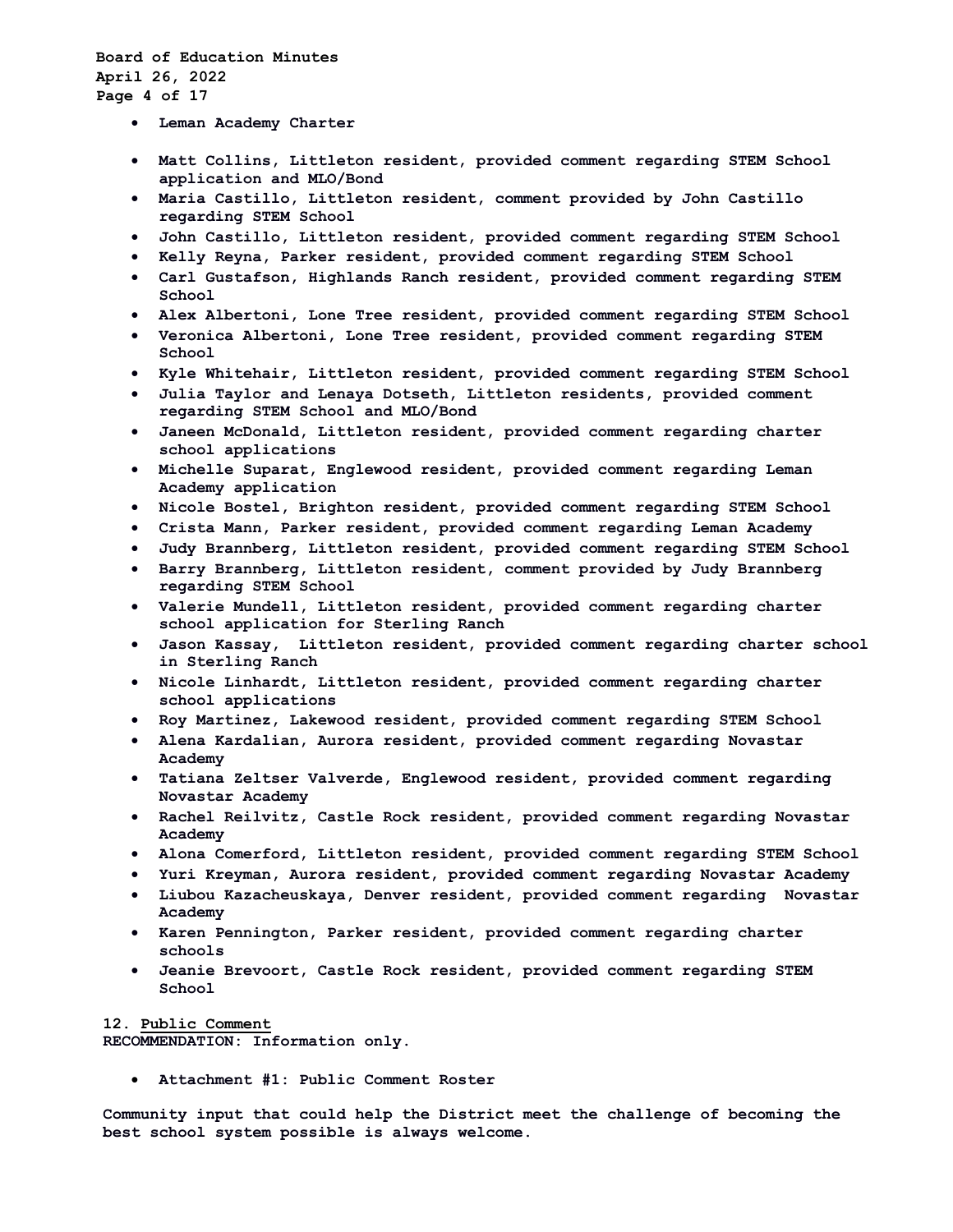# **Board of Education Minutes April 26, 2022 Page 5 of 17**

- **Amity Wicks, Highlands Ranch resident, provided comment regarding Director Ray**
- **Jennifer Iversen, Castle Pines resident, comment read by Eiko Browning regarding special education**
- **Megan Burch, Littleton resident, provided comment regarding equity**
- **Lucy Squire, Highlands Ranch resident, provided comment regarding supporting staff**
- **Will Johnson, Highlands Ranch resident, provided comment regarding academic excellence**
- **Patti Hickey, Littleton resident, provided comment regarding Director Peterson**
- **Kevin DiPasquale, Centennial resident, provided comment regarding District business and the Board**
- **Amy Windju Castle Rock resident, provided comment regarding Directors Hanson, Meek, Ray**
- **Tiffani Wilson, Parker resident, provided comment regarding Marshall lawsuit**
- **Heidi Curoe, Aurora resident, provided comment regarding budget**
- **Lydia Hayes, Parker resident, provided comment regarding neighborhood school**
- **Eiko Browning, Highlands Ranch resident, provided comment regarding curriculum, charter schools, Director Peterson**
- **Robert Marshall, Highlands Ranch resident, provided comment regarding CORA, lawsuit**
- **Brandi Bradley, Littleton resident, provided comment regarding Director Ray**
- **Jenny Brady, Highlands Ranch resident, provided comment regarding curriculum**
- **Spencer Peyton, Parker resident, provided comment regarding Board conduct**
- **Anthony Hartsook, Parker resident, provided comment regarding school studies**
- **Matthew Solak, Parker resident, provided comment regarding teacher activism**
- **Lucas Johnson, Highlands Ranch resident, provided comment regarding the Board**
- **Matthew Smith, Highlands Ranch resident, provided comment regarding Director Ray, lawsuit**
- **Laureen Boll, Highlands Ranch resident, provided comment regarding FAIR**
- **Tiffany Baker, Highlands Ranch, resident, provided comment regarding Board legal counsel**
- **Juli Watkins, Castle Rock resident, provided comment regarding DougCo Collective**
- **Chad Cox, Castle Rock resident, provided comment regarding Narcan, Equity Advisory Council**
- **Margarita Anne Fiduccia, Highlands Ranch resident, provided comment on behalf of a teacher regarding sex education**
- **Tina De Los Santos, Parker resident, provided comment regarding lawsuit**
- **Jose De Los Santos, Parker resident, provided comment regarding Director Ray**
- **Ursula Kakos, Castle Rock resident, provided comment regarding textbook and novel adoptions**
- **Gretchen Brahm, Highlands Ranch resident, provided comment regarding Board legal counsel**
- **Liz Wagner, Littleton resident, provided comment regarding lawsuit**

**President Peterson called for a recess at 9:45 p.m. and reconvened the Special Board Meeting at 9:55 p.m.**

## **Adoption of Consent Agenda**

**13. Adoption of Consent Agenda: Staff Recommendations, Detailed in Agenda Items #14-#28 Organized for Board of Education Block Approval RECOMENDATION: That the Board of Education adopts the Consent Agenda as presented:**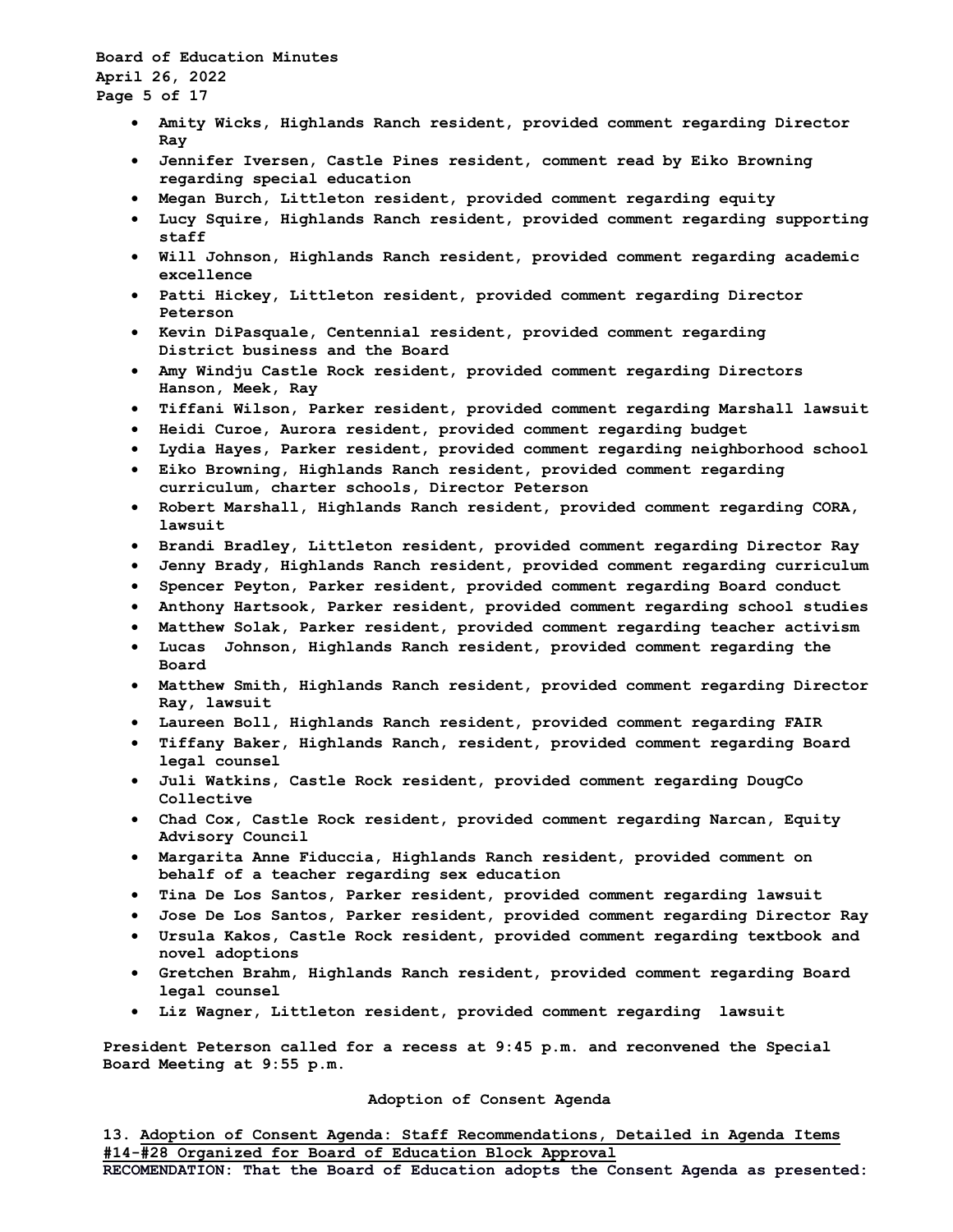**Board of Education Minutes April 26, 2022 Page 6 of 17**

- **#14 Approval of Personnel Changes**
- **#15 Approval of Initial Guaranteed Maximum Price (iGMP) - Nutrition Services Freezer Addition Project**
- **#16 Approval of School Capacity and Boundary Analysis (SCBA) Scenario 9C - Assignment of Solstice Filings #4 and #5 to Coyote Creek Elementary**
- **#17 Approval of General Obligation Bonds, Series 2012 and 2013 Parameters Resolution**
- **#18 Approval of CORE Electric Cooperative Easement for Pine Lane Elementary School**
- **#19 Approval of Douglas County School District's application for Every Student Succeeds Act (ESSA) Funds (Title funds)**
- **#20 Approval of Education Workforce Grant for SkyView Academy**
- **#21 Approval of 2022-23 Renewal for Alternative Education Campus Designation**
- **#22 Approval of Renaissance Secondary Charter School Contract**
- **#23 Approval of SkyView Academy Charter School Contract**
- **#24 Approval of Challenge to Excellence Charter School Contract**
- **#25 Approval of Parker Core Knowledge Charter School Contract**
- **#26 Approval of Textbook Adoption**
- **#27 Approval of Novel Adoption**
- **#28 Approval of Intergovernmental Agreement between the Roxborough Village Metropolitan District and the Douglas County School District**

## **ORIGINAL – Motion**

**Member Ray moved, Member Meek seconded to approve the ORIGINAL Motion that the Board of Education adopts the Consent Agenda as presented:**

- **#14 Approval of Personnel Changes**
- **#15 Approval of Initial Guaranteed Maximum Price (iGMP) - Nutrition Services Freezer Addition Project**
- **#16 Approval of School Capacity and Boundary Analysis (SCBA) Scenario 9C - Assignment of Solstice Filings #4 and #5 to Coyote Creek Elementary**
- **#17 Approval of General Obligation Bonds, Series 2012 and 2013 Parameters Resolution**
- **#18 Approval of CORE Electric Cooperative Easement for Pine Lane Elementary School**
- **#19 Approval of Douglas County School District's application for Every Student Succeeds Act (ESSA) Funds (Title funds)**
- **#20 Approval of Education Workforce Grant for SkyView Academy**
- **#21 Approval of 2022-23 Renewal for Alternative Education Campus Designation**
- **#22 Approval of Renaissance Secondary Charter School Contract**
- **#23 Approval of SkyView Academy Charter School Contract**
- **#24 Approval of Challenge to Excellence Charter School Contract**
- **#25 Approval of Parker Core Knowledge Charter School Contract**
- **#26 Approval of Textbook Adoption**
- **#27 Approval of Novel Adoption**
- **#28 Approval of Intergovernmental Agreement between the Roxborough Village Metropolitan District and the Douglas County School District**

**Hanson, aye; Meek, aye; Myers, aye; Peterson, aye; Ray, aye; Williams, aye; Winegar, aye.** 

**Upon a roll call vote being taken, the vote was: Aye: 7 Nay: 0. The motion carried 7 - 0.**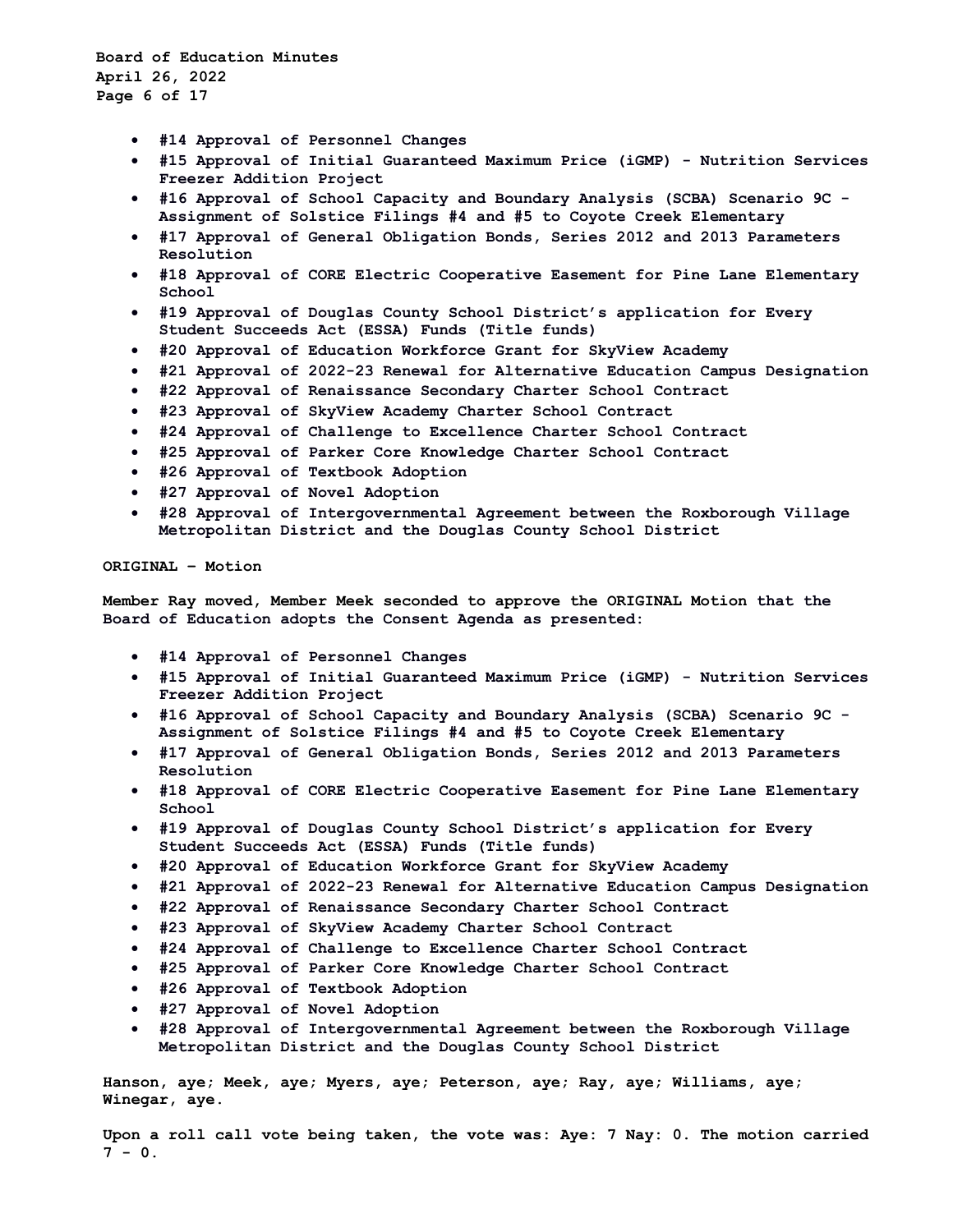**Board of Education Minutes April 26, 2022 Page 7 of 17**

#### **14. Approval of Personnel Changes**

**RECOMENDATION: That the Board of Education approves the Personnel changes as presented under adoption of Consent Agenda.**

- **Attachment #1: Classified CON BD List**
- **Attachment #2: Classified PUB BD List**
- **Attachment #3: Licensed Admin ProTech CON BD List**
- **Attachment #4: Licensed Admin ProTech PUB BD List**

## **15. Approval of Initial Guaranteed Maximum Price (iGMP) - Nutrition Services Freezer Addition Project**

**RECOMMENDATION: That the Board of Education approve the Initial Guaranteed Maximum Price (iGMP) - Nutrition Services Freezer Addition Project under adoption of Consent Agenda.** 

• **Attachment #1: First Amendment to Construction Management/General Contractor Agreement Revised** 

**The Construction Management/General Contractor (CM/GC) project delivery method was selected to complete the Nutrition Services Freezer Addition project. On February 17, 2022, the Douglas County School District (DCSD) Strategic Sourcing and Contract Management in conjunction with the Construction department issued a Request for Proposal (RFP) on BidNet to all interested CM/GCs for the Nutrition Services Freezer Addition project. Four (4) responses were received on March 15, 2022. The Construction department in conjunction with the project architect, LKA Partners, and District staff reviewed submittals. Saunders Construction was selected as the CM/GC firm based on recent similar experience, the project team, and the design/pre-construction services fee proposal. Saunders Construction has been working with the architect, LKA Partners, Nutrition Services and District staff to verify and finalize project scopes and costs. An initial Guaranteed Maximum Price (iGMP) has been submitted by Saunders Construction which includes all construction costs and contractor's contingency. The final Guaranteed Maximum Price (fGMP) is anticipated to be at or below the iGMP. Should the fGMP exceed the iGMP, Board of Education approval will be requested for the fGMP. Nutrition Services Freezer Addition project total: \$5,958,716. Nutrition Services Fund 21 Fund balance will be used to pay for this project. Following approval of the fGMP, the Chief Operations Officer and Saunders Construction shall execute the GMP Amendment.** 

**16. Approval of School Capacity and Boundary Analysis (SCBA) Scenario 9C - Assignment of Solstice Filings #4 and #5 to Coyote Creek Elementary RECOMENDATION: That the Board of Education approve School Capacity and Boundary Analysis (SCBA) Scenario 9C - Assignment of Solstice Filings #4 and #5 to Coyote Creek Elementary under adoption of Consent Agenda.**

• **Attachment #1: DCSD\_SCBA\_Board\_Rpt\_9C** 

**The Long Range Planning Committee (LRPC), Western Demographics, Inc. (WDI), and staff are submitting a School Capacity and Boundary Analysis (SCBA) recommendation on an urgent boundary scenario. This boundary change affects a mostly unbuilt subdivision. Very few families have purchased homes in the subdivision. This boundary scenario falls within the Streamlined Limited Impact Process (SLIP) for boundary changes. Specifically, this recommended change involves ten (10) or fewer families, the proactive reassignment of unbuilt residential development to schools with capacity, and where the transportation impact would be stable or minimal. Boundary changes to reassign unbuilt residential development to schools with capacity are time sensitive and urgent since the subdivisions evaluated as part of this process are growing extremely fast with new families every month. On February**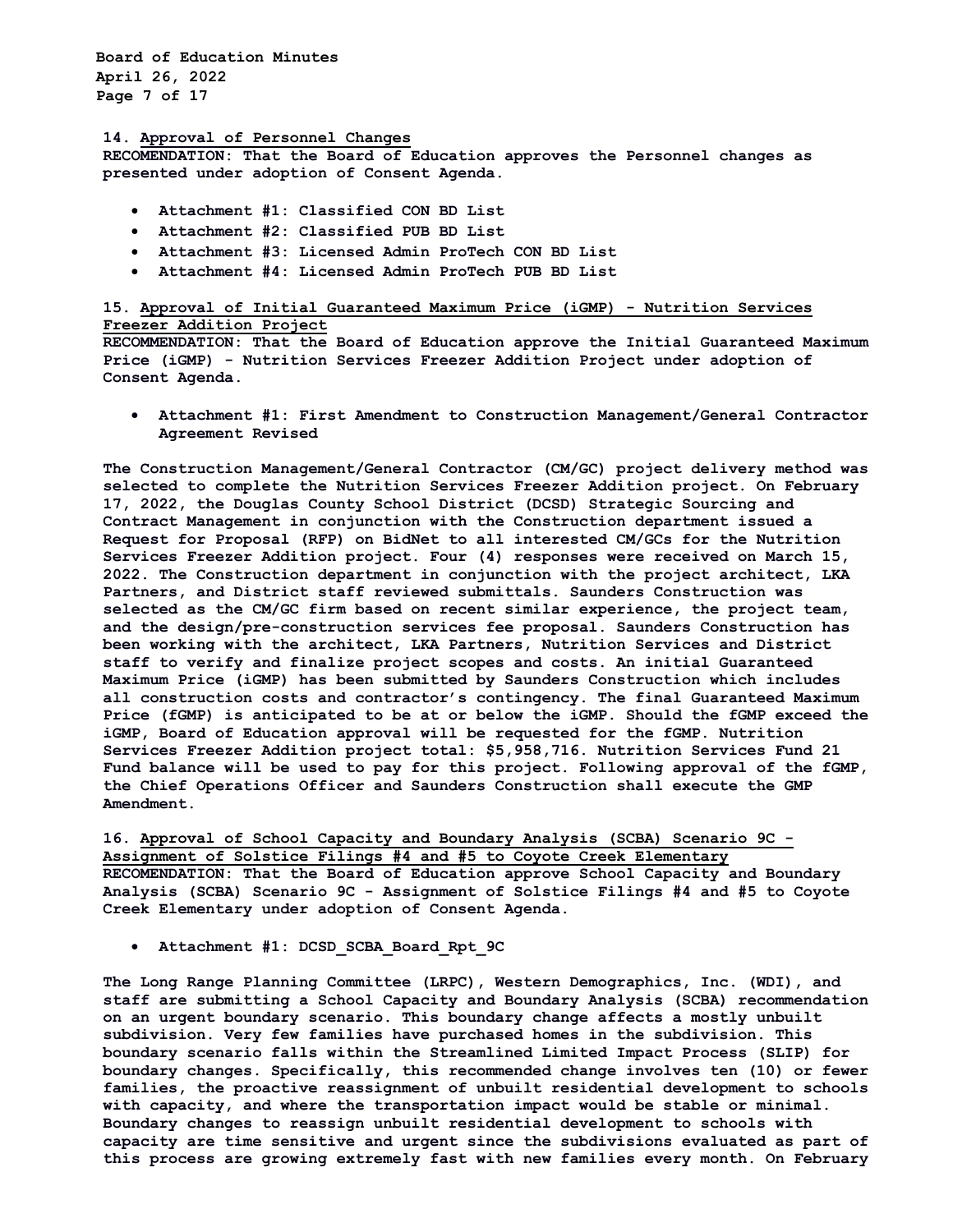**Board of Education Minutes April 26, 2022 Page 8 of 17**

**8, 2022, the LRPC, WDI, and staff presented to the Board of Education an analysis of Scenario 9C - Assignment of Solstice Filings #4 and #5 being assigned to Coyote Creek Elementary from their current assignment at the Roxborough elementary schools. The Board of Education directed the LRPC, WDI, and staff to perform community outreach on this boundary scenario. On April 6, 2022 the LRPC reviewed results of the community outreach and recommended the Board of Education approve this boundary change.** 

**17. Approval of General Obligation Bonds, Series 2012 and 2013 Parameters Resolution**

**RECOMMENDATION: That the Board of Education Approve the General Obligation Bonds, Series 2012 and 2013 Parameters Resolution for interest rate savings under adoption of Consent Agenda.** 

- **Attachment #1: Parameters Resolution**
- **Attachment #2: Registrar and Paying Agent Agreement**
- **Attachment #3: Escrow Agreement**
- **Attachment #4: Continuing Disclosure Certificate**

**The Authorizing Resolution as presented to the Board of Education approves the issuance of general obligation refunding bonds by the District to refund the outstanding General Obligation Refunding Bonds, Series 2012 and 2013 for interest rate savings. The resolution includes parameters within which the refunding bonds must comply in order to be issued. The resolution does not require the District to issue the refunding bonds.** 

**18. Approval of CORE Electric Cooperative Easement for Pine Lane Elementary School RECOMMENDATION: That the Board approve the CORE Electric Cooperative Easement for Pine Lane Elementary School under adoption of Consent Agenda.** 

• **Attachment #1: Easement\_DCSD** 

**CORE Electric Cooperative has requested an easement for new underground power distribution lines at Pine Lane Elementary School.** 

**19. Approval of Douglas County School District's application for Every Student Succeeds Act (ESSA) Funds (Title funds)**

**RECOMMENDATION: The Board of Education needs to approve the DCSD FY 2022-2023 ESSA Consolidated Programs Application for the use of these funds as outlined above under the Adoption of Consent Agenda.**

• **Attachment #1: Douglas County School District's Application for Every Student Succeeds Act (ESSA) Title Funds** 

**The Every Student Succeeds Act (ESSA) provides supplemental funding for school districts across the country. Douglas County School District (DCSD) is eligible to receive an estimated \$2,267,100 (estimated preliminary allocations) for the 2022- 2023 school year. The funds must be used in compliance with the specific requirements of each Title program within ESSA law. Also, they must supplement, not supplant, a district's general operating budget. DCSD's proposed uses of 2022- 2023 ESSA funds emphasize: Title IA – Supplemental funding focused on providing additional instructional time to address the needs of a Title I identified school's lowest performing students and those students found to be at most risk for not meeting academic standards. Programming includes support for evidencebased programs and strategies, intensive instructional interventions (inclusive of additional FTE in the form of literacy and math interventionists at all Title I schools), behavioral supports which may be in the form of additional FTE at Title I schools; extended-time programs (after school tutoring and summer school programming), parent involvement, supplemental instructional supplies, and professional development for staff. Additionally, these funds support all services**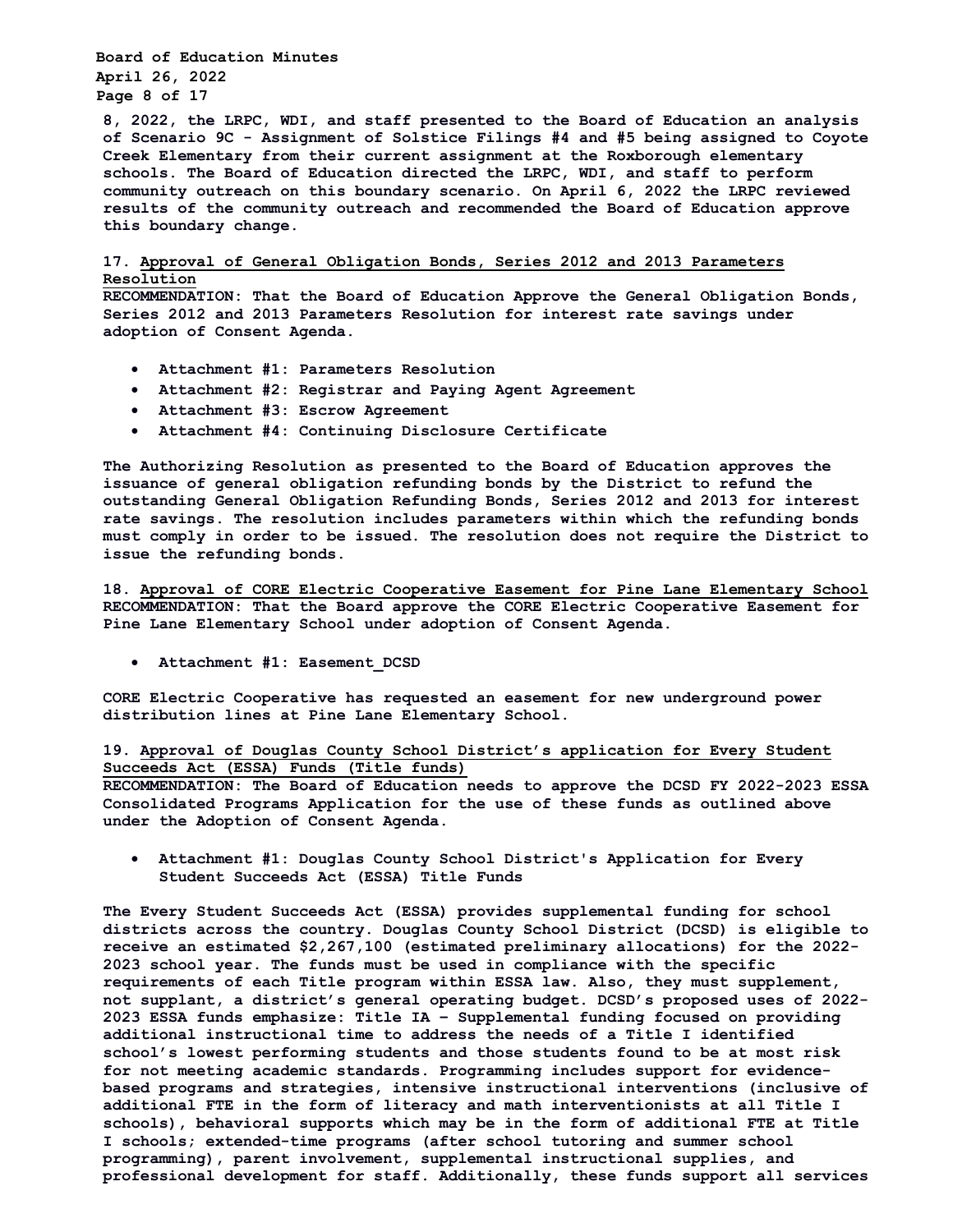**Board of Education Minutes April 26, 2022 Page 9 of 17**

**required by the McKinney-Vento Act for all district homeless students through the use of the Title I Homeless Set-Aside. Title IIA – Supplemental funding intended to increase student academic achievement by improving educator quality. These funds are used for the direct support of professional development and coaching of teachers, paraeducators, principals and assistant principals, as well as any specialized staff positions (e.g. special education, ELL, GT, mental health, etc.). Funds provide for courses in a variety of areas as outlined in the Uses of Funds including paraeducator and supervisory training, literacy supports (e.g., Orton Gillingham, GT trainings, EL trainings, and a variety of MTSS (Multi-tiered Systems of Support) courses. Title IIIA – Supplemental funding designed to improve the education of English Language Learners by helping these students learn English and meet challenging academic content and student academic achievement standards. The supplemental programming supports are inclusive of ELD instructional strategies and resources, tutoring, parent outreach, professional development for ESL and classroom teachers, coordinated activities with community partners to enhance learning for students, and SAT Prep in the Use of Funds summary. Title IVA – Supplemental funding designed to support activities that provide well-rounded educational opportunities; improve school conditions for student learning (safe and healthy students); and improve the use of educational technology in order to improve the academic achievement and digital literacy of all students. The supplemental programming supports suicide prevention and intervention training, restorative practices, support for low income students on advanced placement exam fees, and other supports as outlined in the summary. The attached summary will be linked to the DCSD webpage at the April 26th Board of Education meeting. An opportunity for public comment regarding our district application for ESSA Title funds will be provided at the same meeting.** 

### **20. Approval of Education Workforce Grant for SkyView Academy**

**RECOMMENDATION: That the Board of Education approve Workforce Grant for SkyView Academy under adoption of Consent Agenda.** 

- **Attachment #1: SkyView\_CDE Workforce Grant Application.pdf**
- **Attachment #2: SkyView\_CDE Education Workforce Program Budget.pdf**

**SkyView Academy is applying for the CDE Education Workforce Grant. If granted approval through CDE's internal grant approval review process, the school will engage in the activities as outlined in their application to CDE. This program exists to provide funding that supports securing a strong, talented education workforce that can ensure safe in-person learning, address learning loss, complete unfinished learning, and meet the COVID-related needs of Colorado students. Through the assistance funded under this program, districts/eligible charters will be able to ensure ongoing and high- quality learning continues for all students. The maximum amount of funding request is capped at \$100,000. SkyView has applied and are awaiting review by CDE to see if they are granted the funds. Funds are currently available for the 2022-2023 school year. Grant scoring will utilize a prioritization process for districts and schools that have demonstrated workforce shortages. Submission to CDE was through an abbreviated online application process. Rationale for Request: For the CDE Education Workforce Grant, Board knowledge of the grant application request by charters is required as part of the submission of the application and acceptance of grant funds by the District, as the fiscal agent for the grant. CDE will be scoring, approving, and awarding the grant application and funds. If the grant is awarded CDE has an extensive evaluation process in place for the use of the grant funds and related activities. Grant Request is for \$94,773 for 22-23.** 

**21. Approval of 2022-23 Renewal for Alternative Education Campus Designation RECOMMENDATION: That the Board of Education approve the 2022-23 Alternative Education Campus Designation renewals under adoption of Consent Agenda.** 

• **Attachment #1: Application/Renewal for AEC-Daniel C. Oakes High School**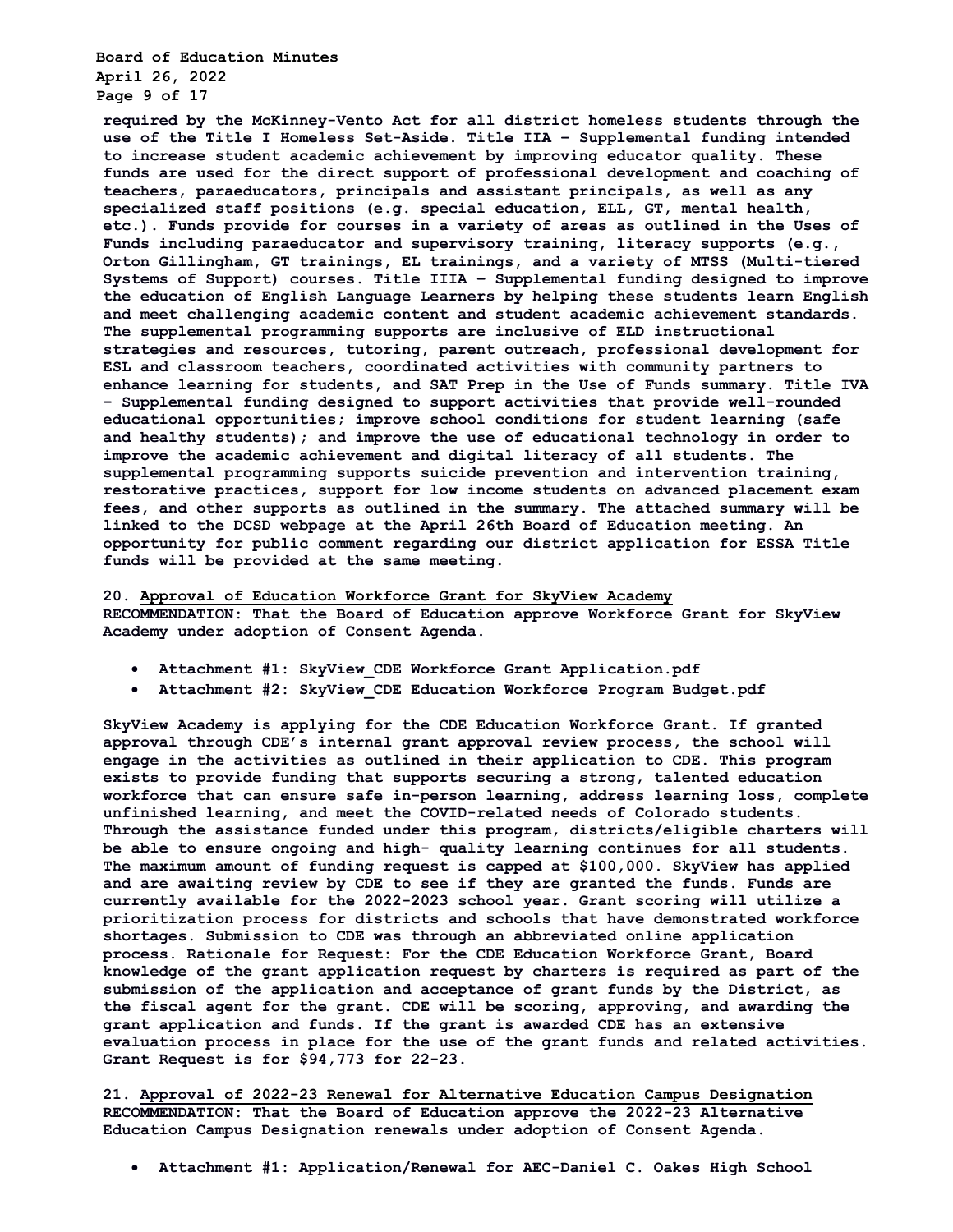**Board of Education Minutes April 26, 2022 Page 10 of 17**

- **Attachment #2: Application/Renewal for AEC-Eagle Academy**
- **Attachment #3: Application/Renewal for AEC-HOPE Online Learning Academy**

**Renewal for Alternative Education Campus Designation for Daniel C. Oakes High School, Eagle Academy and HOPE Online Learning Academy for the 2022-23 school year by the State of Colorado Department of Education.** 

**22. Approval of Renaissance Secondary Charter School Contract RECOMMENDATION: That the Board of Education approve the Renaissance Secondary Charter School Contract under adoption of Consent Agenda.** 

• **Attachment #1: FINAL 2022-2027 RSS CONTRACT WITH ATTACHMENTS** 

**The Board of Education will consider the charter school contract renewal for Renaissance Secondary.** 

**23. Approval of SkyView Academy Charter School Contract RECOMMENDATION: That the Board of Education approve the SkyView Academy Charter School Contract under Adoption of Consent Agenda.** 

• **Attachment #1: FINAL 2022-2027 SKYVIEW CONTRACT WITH ALL ATTACHMENTS.pdf** 

**The Board of Education will consider the charter school contract renewal for SkyView Academy** 

**24. Approval of Challenge to Excellence Charter School Contract RECOMMENDATION: That the Board of Education approve the Challenge to Excellence Charter School Contract under adoption of Consent Agenda.** 

• **Attachment #1: FINAL 2022-2027 C2E CONTRACT WITH ATTACHMENTS** 

**The Board of Education will consider the charter school contract renewal for Challenge to Excellence.** 

**25. Approval of Parker Core Knowledge Charter School Contract RECOMMENDATION: That the Board of Education approve the Parker Core Knowledge Charter School Contract under Adoption of Consent Agenda.** 

• **Attachment #1: Final 2022-2027 PCK CONTRACT WITH ALL ATTACHMENTS.PDF** 

**The Board of Education will consider the charter school contract renewal for Parker Core Knowledge.** 

## **26. Approval of Textbook Adoption**

**RECOMMENDATION: That the Board of Education approves the recommended textbooks under Adoption of Consent Agenda.** 

- **Attachment #1: District Initiated Textbook\_Required Curriculum Materials Adoption Proposal, Essential Health Skills for Middle School**
- **Attachment #2: District Initiated Textbook\_Required Curriculum Materials Adoption Proposal, Health & Wellness**
- **Attachment #3: Textbook Adoption Proposal, StudySync**

**The Textbook Adoption Process has been followed according to Board Policy. The textbooks were posted on the district website and public comment/input was requested. These resources will be used as a "textbook" in the respective content**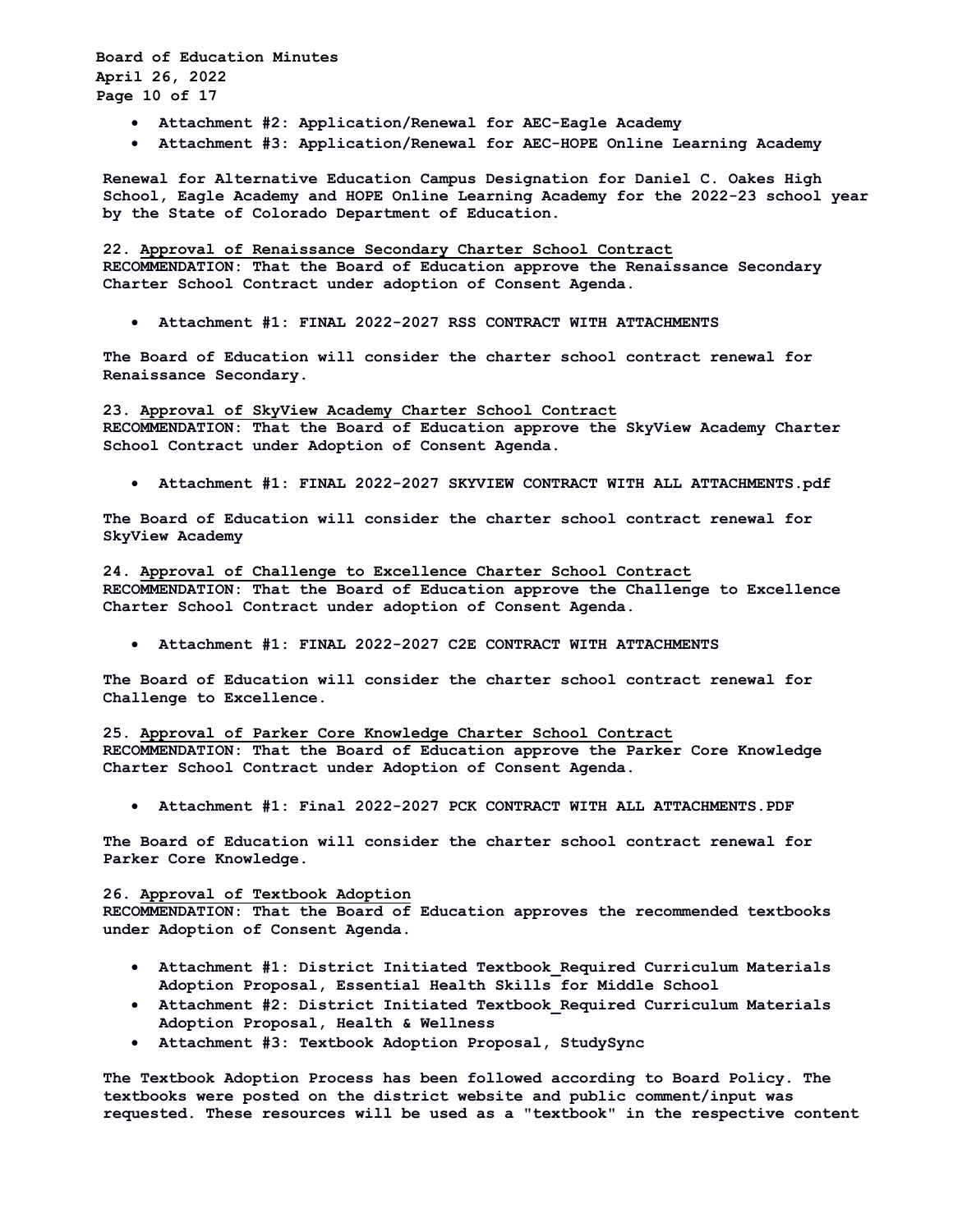**Board of Education Minutes April 26, 2022 Page 11 of 17**

**area and grade level for major information as per Board definitions in Board File IJ.** 

### **27. Approval of Novel Adoption**

**RECOMMENDATION: That the Board of Education approves the recommended novels under Adoption of Consent Agenda.** 

• **Attachment #1: Novel Adoption Proposal, Station Eleven Attachment #2: Novel Adoption Proposal, The Sun Does Shine: How I Found Life and Freedom on Death Row** 

**The Novel Adoption Process has been followed according to Board Policy for the below novels. The novels were posted on the district website and public comment/input was requested. These novels will be available for teachers to use as "Required Curriculum Materials" in the respective content area and grade level for major information as per Board definitions in Board File IJ should the teacher and school decide.** 

**28. Approval of Intergovernmental Agreement between the Roxborough Village Metropolitan District and the Douglas County School District**

**RECOMMENDATION: That the Board approve the Intergovernmental Agreement Between Roxborough Village Metropolitan District and the Douglas County School District under adoption of Consent Agenda.** 

• **Attachment #1: IGA Roxborough Village Metro District and DCSD** 

**This Intergovernmental Agreement between the Roxborough Village Metropolitan District ("RVMD") and the Douglas County School District ("DSCD") addresses the agreements between the parties related to the construction of a greenhouse at RVMD expense on Roxborough Intermediate School property and the subsequent operation of the greenhouse. Each party wishes to participate in the operation of the greenhouse for the mutual benefit of the students of DCSD and the residents of RVMD by providing experience and instruction to students relative to growing plants and trees and to produce plants and trees for planting within RVMD boundaries.** 

## **Adoption of Joint Motion Agenda**

**29. Approval of Minutes** 

**RECOMMENDATION: That the Board of Education approve the Board minutes as presented.** 

- **Attachment #1: 03.02.2022 Meeting Minutes\_Unofficial**
- **Attachment #2: 03.03.2022 Meeting Minutes\_Unofficial**
- **Attachment #3: 03.08.2022 Meeting Minutes\_Unofficial**

**ORIGINAL - Motion** 

**Member Meek moved, Member Williams seconded to approve the ORIGINAL motion that the Board of Education approve the Board minutes as presented.** 

**Hanson, aye; Meek, aye; Myers, aye; Peterson, aye; Ray, aye; Williams, aye; Winegar, aye.** 

**Upon a roll call vote being taken, the vote was: Aye: 7 Nay: 0. The motion carried 7 - 0.**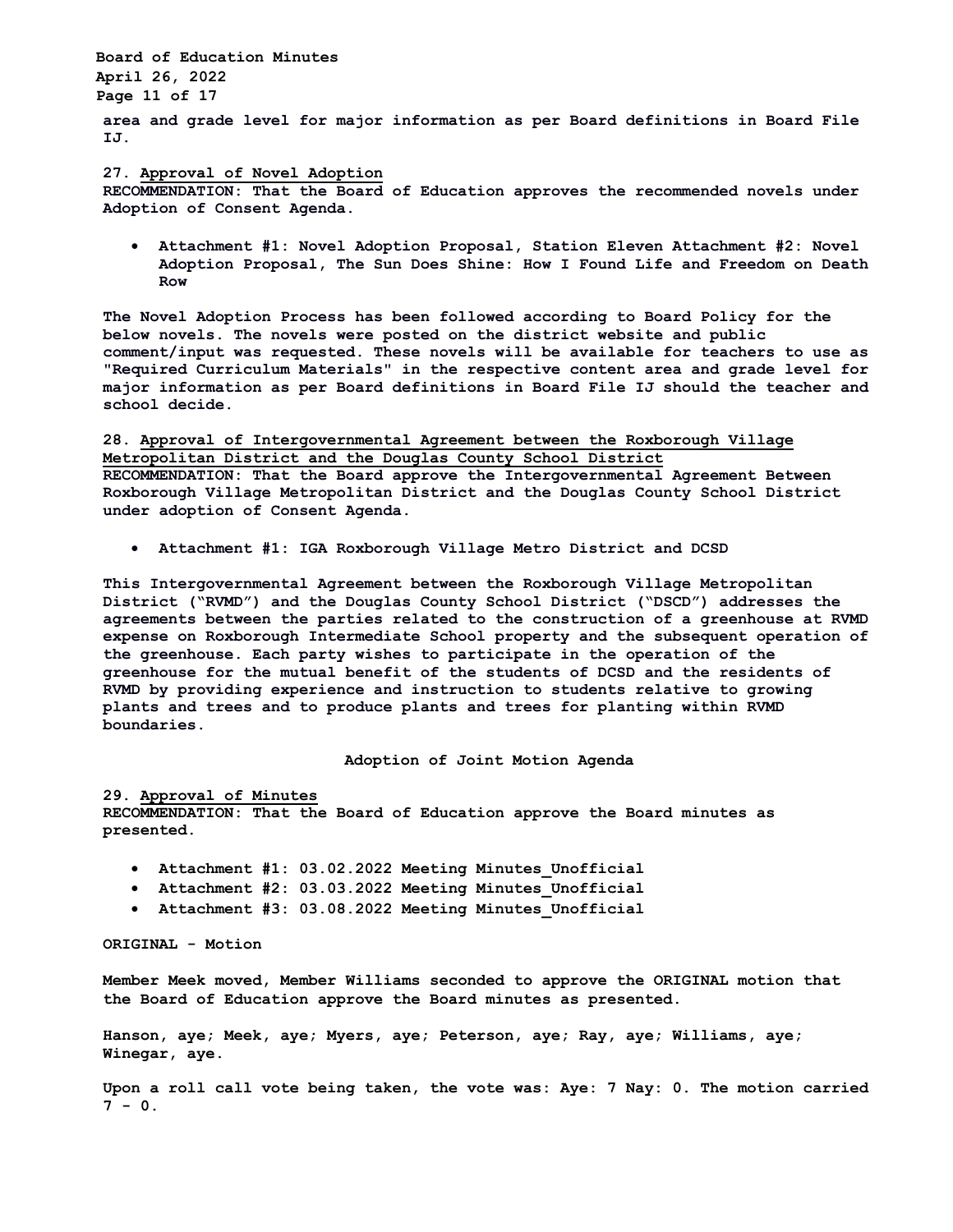**Board of Education Minutes April 26, 2022 Page 12 of 17**

## **Study/Policy Revision**

**30. Proposed Revisions to Board File: JLCD Administering Medicines to Students RECOMMENDATION: That the Board approve the revision to Board File: JLCD Administering Medicines to Students.** 

• **Attachment #1: JLCD Administering Medicines to Students** 

**This revision is to Board File: JLCD, Administering Medicines to Students. The revision to Board File JLCD is made to allow schools to have supplies of opiate antagonists (such as Naxalone Hydrochloride or a similarly acting drug) to assist students, District staff or others who are at risk of an opiate-related drug overdose event. The revision is permitted by Colorado statute.** 

**Board discussion.**

**ORIGINAL - Motion** 

**Member Ray moved, Member Hanson seconded to approve the ORIGINAL motion that the Board approve the revision to Board File: JLCD Administering Medicines to Students.** 

**Hanson, aye; Meek, aye; Myers, aye; Peterson, aye; Ray, aye; Williams, aye; Winegar, aye.**

**Upon a roll call vote being taken, the vote was: Aye: 7 Nay: 0. The motion carried**   $7 - 0.$ 

## **31. Review and Consideration of Revision to Board File: BEAA Electronic Participation in School Board Meetings**

**RECOMMENDATION: That the Board of Education approve the revision of Board File: BEAA Electronic Participation in School Board Meetings as submitted.** 

- **Attachment #1: BEAA Electronic Participation in School Board Meetings (08.10.2021)**
- **Attachment #2: Proposed Revisions to BEAA Electronic Participation in School Board Meetings**

**The Board of Education will review and consider revision of Board File: BEAA Electronic Participation in School Board Meetings.** 

**Board discussion.** 

**General Counsel Klimesh provided statute.**

**AMENDED - Motion** 

**Member Ray moved, Member Williams seconded to approve the AMENDED motion that the Board approve the revision of Board File: BEAA Electronic Participation in School Board Meetings as submitted, with the additional amendment to strike the words "by the Board" in the second sentence of paragraph 7.**

**Hanson, aye; Meek, aye; Myers, aye; Peterson, aye; Ray, aye; Williams, aye; Winegar, aye.**

**Upon a roll call vote being taken, the vote was: Aye: 7 Nay: 0. The motion carried 7 - 0.**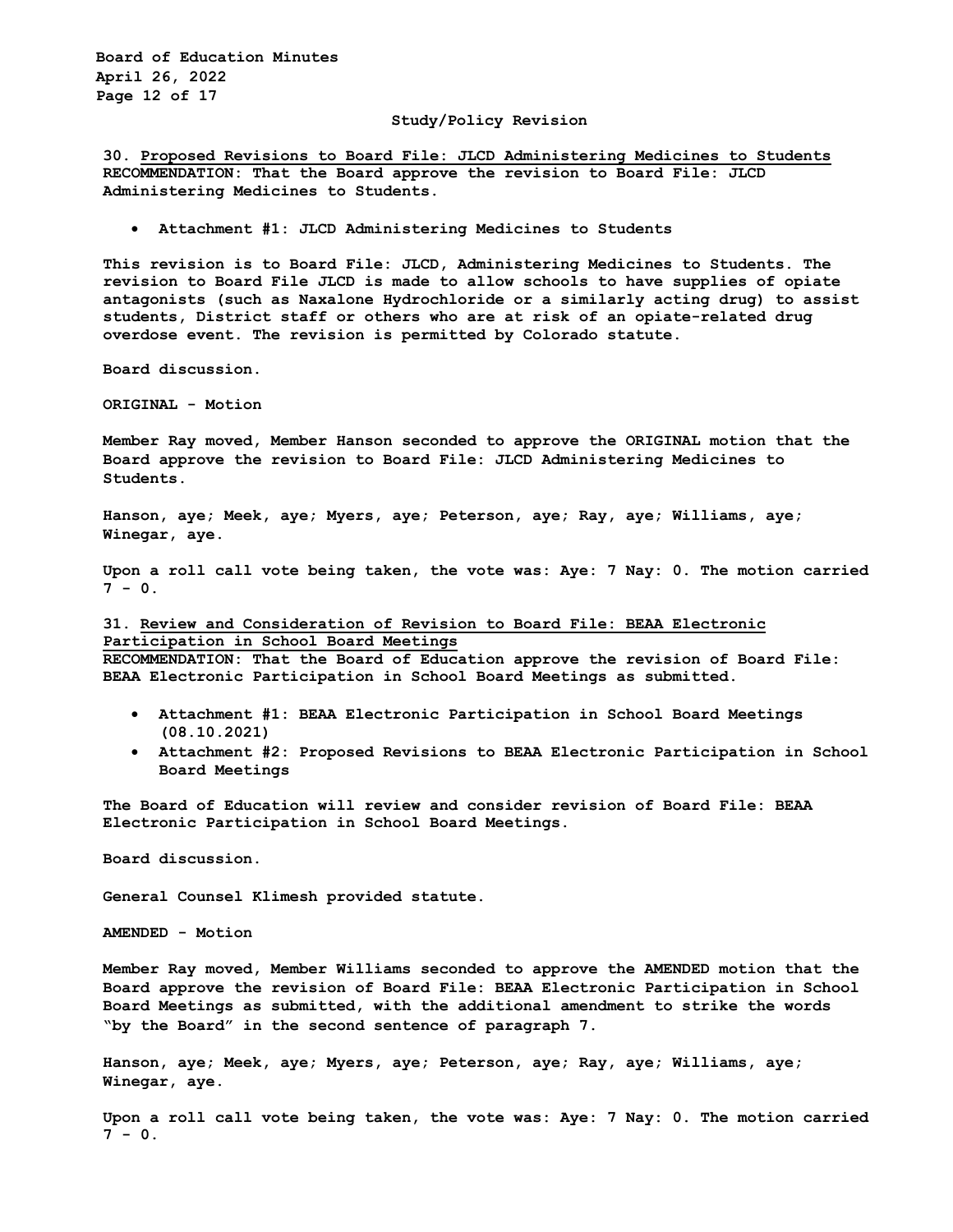**Board of Education Minutes April 26, 2022 Page 13 of 17**

### **Action Items**

**32. Resolution Identification of Lead Counsel in the Matter of Robert Marshall v. Douglas County Board of Education et al, Case No. 2022CV30071 RECOMMENDATION: That the Board of Education modify the proposed resolution to identify a lead counsel in the matter of Robert Marshall v. Douglas County Board of Education et al., Douglas County District Court Case No. 2022CV30071.** 

• **Attachment #1: 4.26.2022 Resolution Identifying Lead Counsel** 

**Two law firms are coordinating their efforts to represent the Board of Education in ongoing litigation in the matter of Robert Marshall v. Douglas County Board of Education et al., Douglas County District Court Case No. 2022CV30071. The Board of Education recognizes that the public fisc of Douglas County residents will be served best by identifying lead counsel to ensure efficient litigation going forward.** 

**AMENDED – Motion**

**Member Ray moved, Member Meek seconded to approve the AMENDED motion to amend the Agenda to place Item #32 Resolution Identification of Lead Counsel in the Matter of Robert Marshall v. Douglas County Board of Education et al, Case No. 2022CV30071 after Item #36.**

**Hanson, aye; Meek, aye; Myers, aye; Peterson, aye; Ray, aye; Williams, aye; Winegar, nay.**

**Upon a roll call vote being taken, the vote was: Aye: 7 Nay: 0. The motion carried 6 – 1.**

**Board of Education Reports**

**33. President Report RECOMMENDATION: Information only.**

**President Peterson advised:**

- **June 14, 2022 Board Retreat**
- **May 10, 2022 at 5:00 p.m. Study Session**
- **May 12, 2022 at 11:30 a.m. Agenda Planning Meeting**
- **April 27, 2022 ELD Celebration**
- **Thanked FOC for work regarding bond refunding**
- **Thanked the Choice Programming department and CART Team**

**34. Vice President Items RECOMMENDATION: Information only.**

**Vice President Williams provided comment on the Mill Bond Exploratory Ad Hoc Committee and the Girls & Women in Sports Luncheon.**

**35. Director Items, Board Committee and Liaison Reports RECOMMENDATION: Information only.** 

- **Attachment #1: DAC 3-24-22 Minutes**
- **Attachment #2: DAC 4-21-22 Agenda**
- **Attachment #3: EAC 4-13-22 Agenda**
- **Attachment #4: FDCS 3-24-22 Agenda**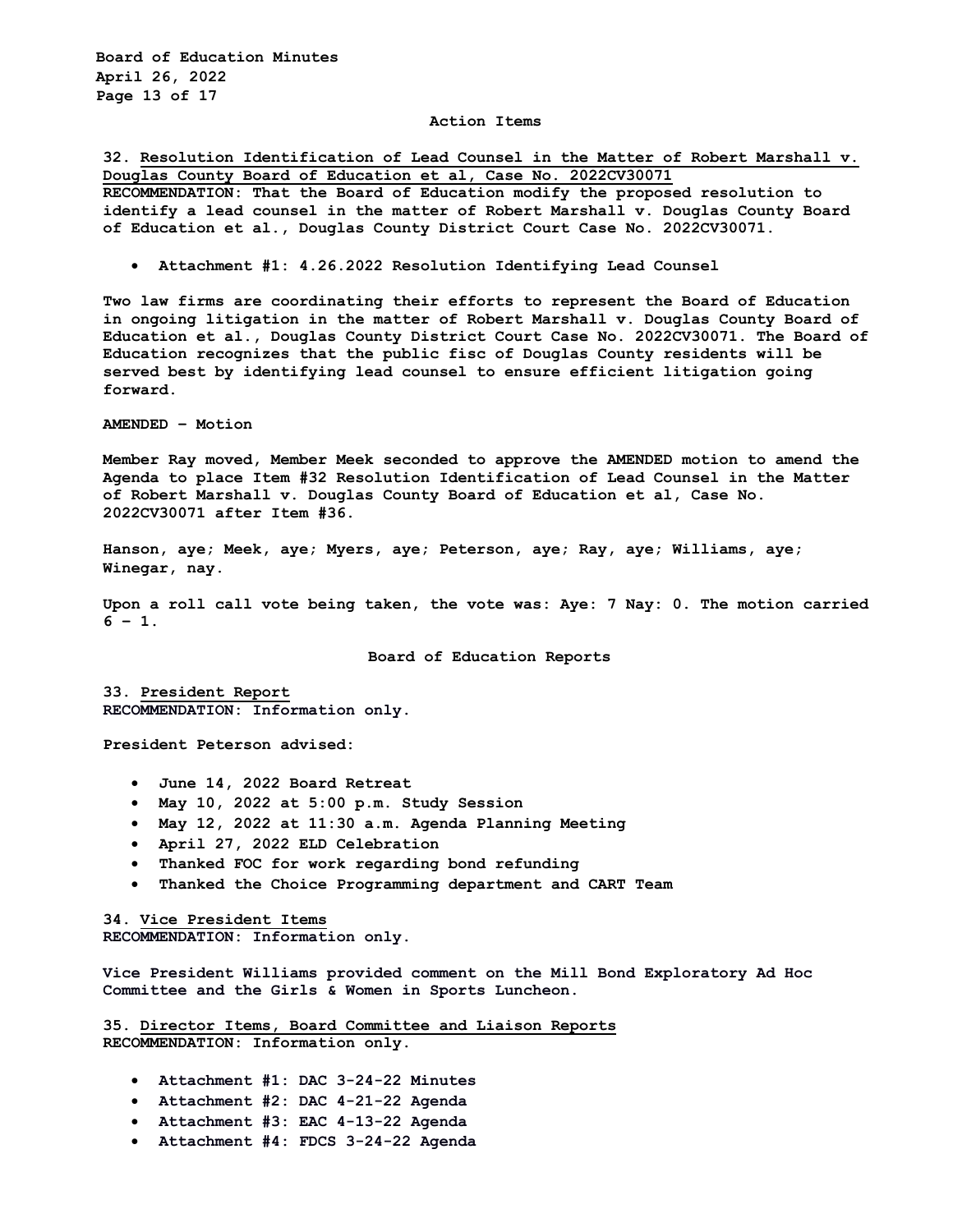**Board of Education Minutes April 26, 2022 Page 14 of 17**

- **Attachment #5: FDCS 4-28-22**
- **Agenda Attachment #6: FOC 4-14-22 Agenda**
- **Attachment #7: FOC 3-3-22 Minutes**
- **Attachment #8: FOC 3-29-22 Minutes**
- **Attachment #9: LRPC 3-2-22 Minutes**
- **Attachment #10: LRPC 4-6-22 Agenda**
- **Attachment #11: MBEC 3-9-22 Minutes**
- **Attachment #12: MBEC 3-30-22 Agenda**
- **Attachment #13: MBEC 4-6-22 Agenda**
- **Attachment #14: MBEC 4-13-22 Agenda**
- **Attachment #15: MBEC 4-13-22 Minutes**
- **Attachment #16: MBEC 4-20-22 Agenda**
- **Attachment #17: MBEC 4-20-22 Minutes**
- **Attachment #18: MBEC 4-27-22 Agenda**

**Director Meek provided an update on the District Accountability Committee and comment on Public Comment.**

**Director Myers provided an update on the Douglas County Youth Initiative.**

**Director Ray commented on the Student Advisory Group and communication regarding the Mill Bond Exploratory Ad Hoc Committee and an MLO/Bond.**

**Director Winegar provided an update on the Fiscal Oversight Committee request to draft a bond refunding policy.**

#### **Convene in Executive Session**

### **36. Convene in Executive Session (a closed session)**

**RECOMMENDATION: That the Board of Education adjourn the Study Session and convene in Executive Session (a closed session) for purpose of conferring with the District's attorney(s) to receive legal advice on specific legal questions pursuant to C.R.S. § 24-6-402(4)(b) regarding pending litigation in the matter of Robert Marshall v. Douglas County Board of Education et al., Douglas County District Court Case No. 2022CV30071.** 

**The Board may hold an executive session for considering limited matters, including: Real Estate matters e.g. the purchase, acquisition, lease, transfer or sale of real, personal or other property pursuant to C.R.S. § 24-6-402(4)(a); to hold conference with the Board's attorney to receive legal advice on specific legal questions, pursuant to C.R.S. § 24-6-402(4)(b); matters required to be kept confidential by federal or state law or rules and regulations pursuant to C.R.S. § 24-6-402(4)(c); to be advised on specialized details of security arrangements and investigations pursuant to C.R.S. § 24-6-402(4)(d); to determine positions relative to matters that are or will be subject to contract negotiations, developing strategy for those negotiations, and instructing negotiators, pursuant to C.R.S. § 24-6-402(4)(e); personnel matters, including actions, updates, and Superintendent recommendations involving individual employees, pursuant to C.R.S. § 24-6-402(4)(f); to consider documents protected by non-disclosure provisions of Colorado Open Records Act pursuant to C.R.S. § 24-6-402(4)(g); and/or to be advised on individual student matters, where public disclosure would adversely affect the person or persons involved, pursuant to C.R.S. § 24-6-402(4)(h).**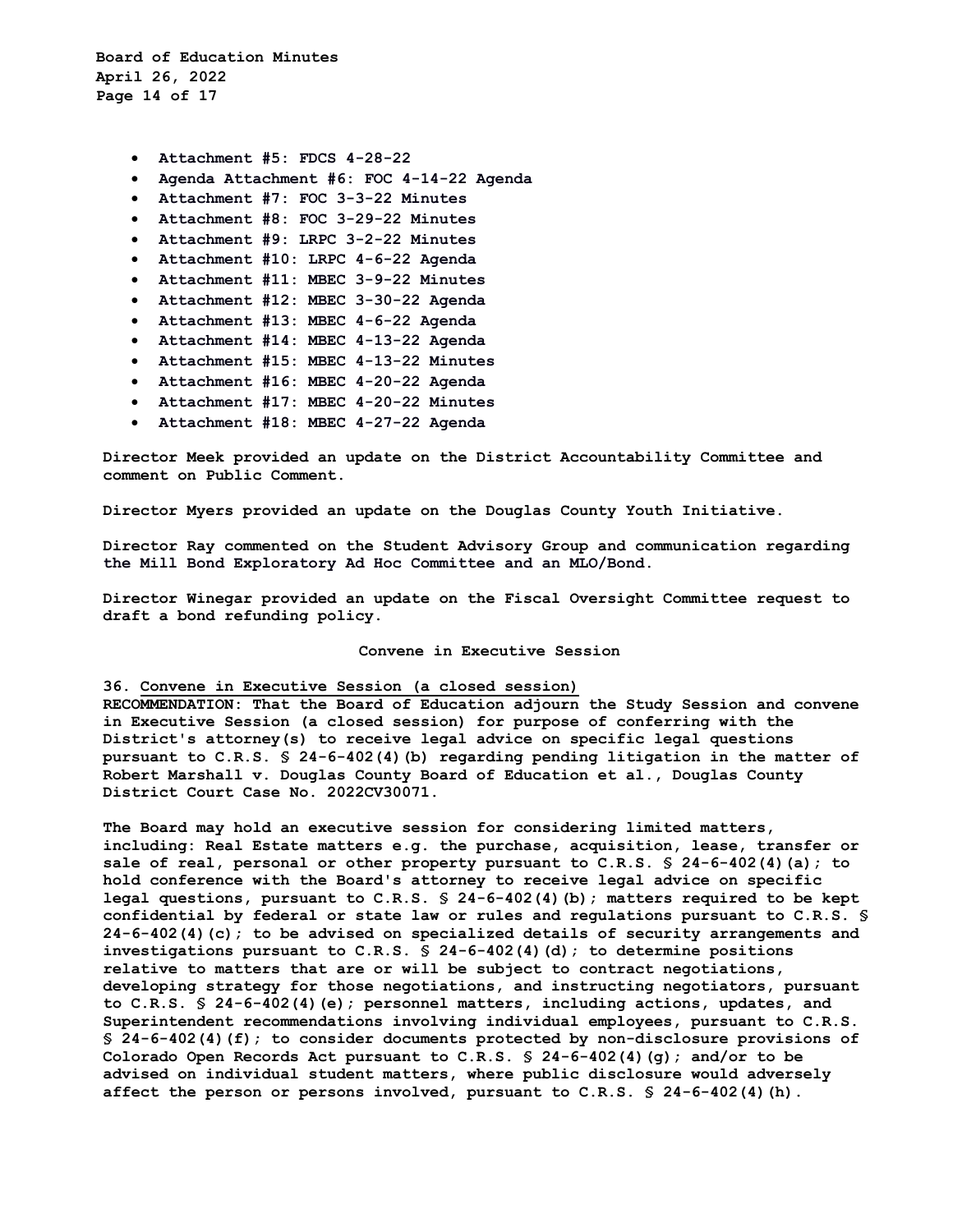**Board of Education Minutes April 26, 2022 Page 15 of 17**

**ORIGINAL – Motion** 

**Member Myers moved, Member Ray seconded to approve the ORIGINAL motion that the Board of Education adjourn the Study Session and convene in Executive Session (a closed session) for purpose of conferring with the District's attorney(s) to receive legal advice on specific legal questions pursuant to C.R.S. § 24-6- 402(4)(b) regarding pending litigation in the matter of Robert Marshall v. Douglas County Board of Education et al., Douglas County District Court Case No. 2022CV30071.** 

**Hanson, aye; Meek, aye; Myers, aye; Peterson, aye; Ray, aye; Williams, aye; Winegar, aye.**

**Upon a roll call vote being taken, the vote was: Aye: 7 Nay: 0. The motion carried 7 - 0.**

**EXECUTIVE SESSION ATTENDANCE: Hanson, Meek, Myers, Peterson, Ray, Williams, Winegar, Kane, Outside Legal Counsel Geoff Blue.**

**Executive Session Time: 11:13 p.m. to 12:03 a.m. on Wednesday, April 27, 2022.**

**Executive Session concluded at 12:03 a.m. on Wednesday, April 27, 2022.**

**President Peterson reconvened the regular meeting at 12:06 a.m. on Wednesday, April 27, 2022.**

**32. Resolution Identification of Lead Counsel in the Matter of Robert Marshall v. Douglas County Board of Education et al, Case No. 2022CV30071 RECOMMENDATION: That the Board of Education modify the proposed resolution to identify a lead counsel in the matter of Robert Marshall v. Douglas County Board of Education et al., Douglas County District Court Case No. 2022CV30071.** 

• **Attachment #1: 4.26.2022 Resolution Identifying Lead Counsel** 

**Two law firms are coordinating their efforts to represent the Board of Education in ongoing litigation in the matter of Robert Marshall v. Douglas County Board of Education et al., Douglas County District Court Case No. 2022CV30071. The Board of Education recognizes that the public fisc of Douglas County residents will be served best by identifying lead counsel to ensure efficient litigation going forward.** 

**Board discussion.**

**AMENDED – Motion** 

**Member Ray moved to approve the AMENDED motion that the Board of Education modify the proposed resolution to identify a lead counsel in the matter of Robert Marshall v. Douglas County Board of Education et al., Douglas County District Court Case No. 2022CV30071, with the following modification to the last statement:**

**"THEREFORE, BE IT RESOLVED, by the Board of Education of the Douglas County School District RE-1 that the law firm of Gessler Blue, LLC, specifically attorney Geoff Blue, as point person, is hereby appointed as the sole counsel to litigate the Lawsuit on behalf of the Board."**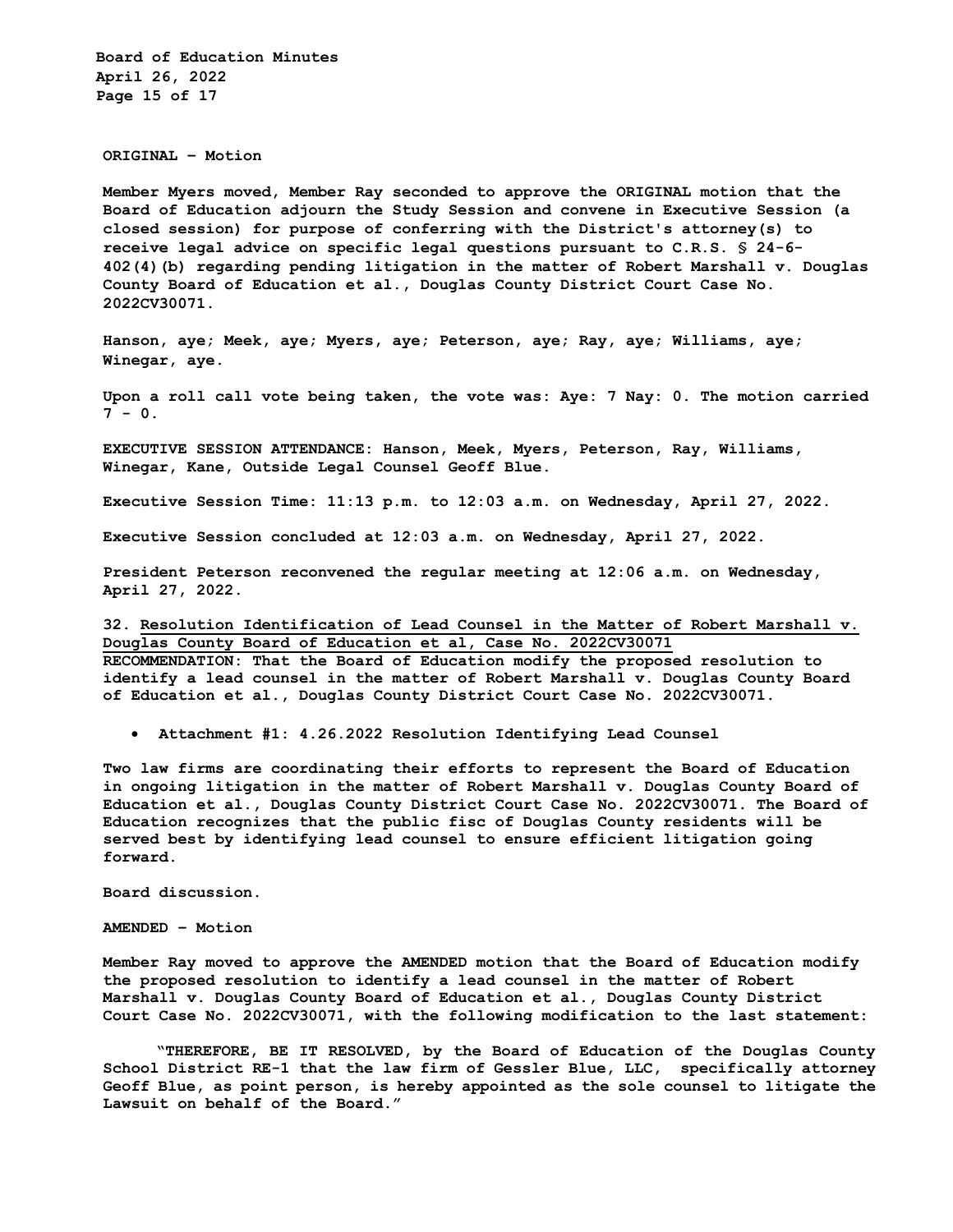**Board of Education Minutes April 26, 2022 Page 16 of 17**

**Friendly Amendment by President Peterson to amend the statement to read:**

**"THEREFORE, BE IT RESOLVED, by the Board of Education of the Douglas County School District RE-1 that the law firm of Gessler Blue, LLC is hereby appointed as the sole counsel to litigate the Lawsuit on behalf of the Board; and specifically Geoff Blue, as the primary point of contact for the Board."**

**Friendly Amendment accepted by Director Ray.**

**AMENDED – Motion** 

**Member Ray moved, Member Hanson seconded to approve the AMENDED motion that the Board of Education modify the proposed resolution to identify a lead counsel in the matter of Robert Marshall v. Douglas County Board of Education et al., Douglas County District Court Case No. 2022CV30071, with the following modification to the last statement:**

**"THEREFORE, BE IT RESOLVED, by the Board of Education of the Douglas County School District RE-1 that the law firm of Gessler Blue, LLC is hereby appointed as the sole counsel to litigate the Lawsuit on behalf of the Board; and specifically Geoff Blue, as the primary point of contact for the Board."**

**Hanson, aye; Meek, aye; Myers, aye; Peterson, aye; Ray, aye; Williams, aye; Winegar, aye.**

**Upon a roll call vote being taken, the vote was: Aye: 7 Nay: 0. The motion carried**   $7 - 0.$ 

#### **Adjournment**

**37. Adjournment RECOMMENDATION: That the Board of Education adjourns the meeting.**

**ORIGINAL – Motion**

**Member Ray moved, Member Myers seconded to approve the ORIGINAL motion that the Board of Education adjourns the meeting.** 

**Hanson, aye; Meek, aye; Myers, aye; Peterson, aye; Ray, aye; Williams, aye; Winegar, aye.** 

**Upon a roll call vote being taken, the vote was: Aye: 7 Nay: 0. The motion carried 7 - 0.**

**President Peterson adjourned the meeting at 12:14 a.m. on Wednesday, April 27, 2022.**

**These minutes summarize the final decisions made by the Board of Education at the referenced meeting. View the meeting via You Tube by accessing the following link: https://www.youtube.com/watch?v=HJr-D32bitw&list=PLyjVvMhp58liz3QmZQeX7QUKKhYfNu4Rb&index=2&t=14453s**